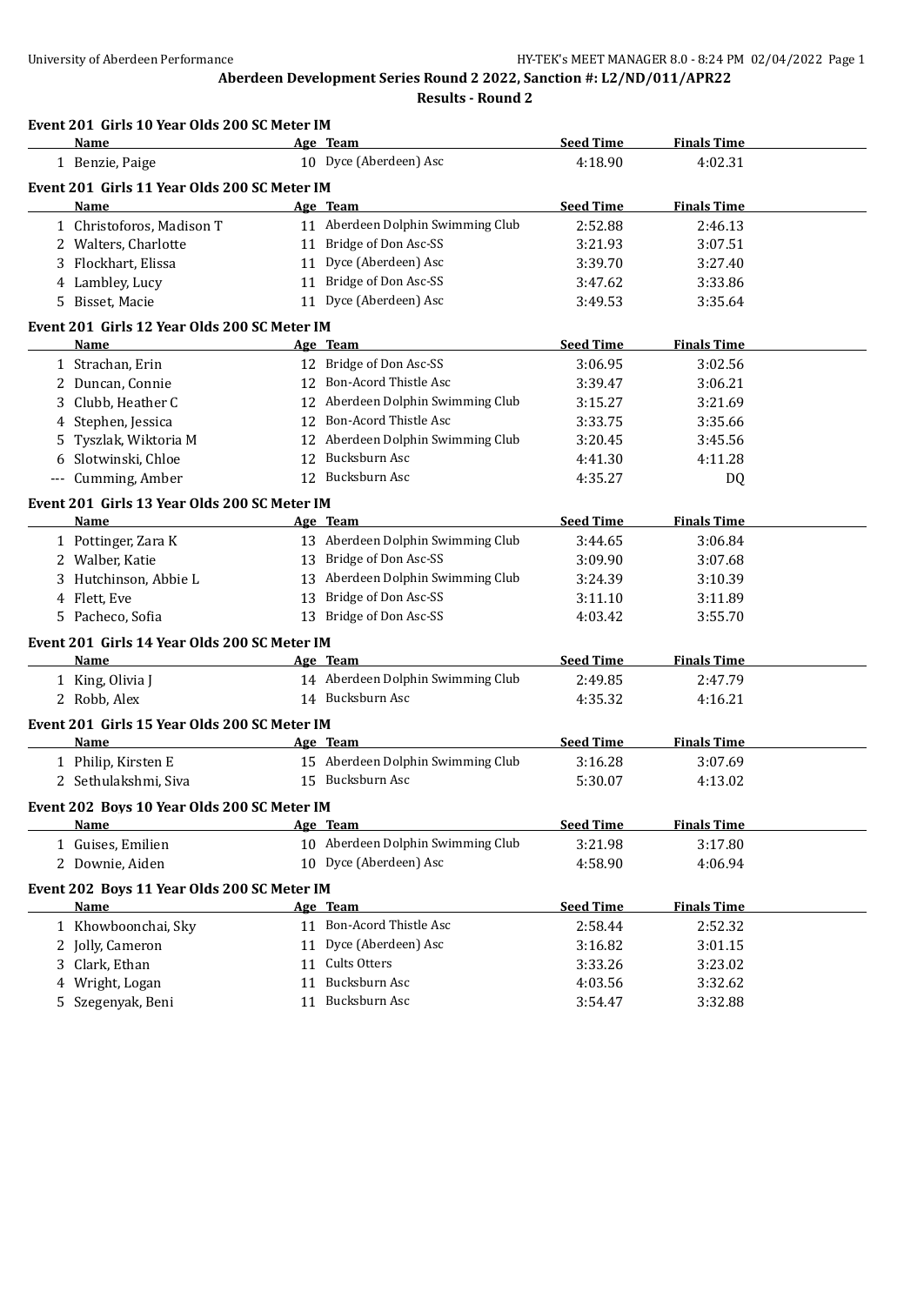|     | Event 202 Boys 12 Year Olds 200 SC Meter IM         |    |                                   |                  |                    |  |
|-----|-----------------------------------------------------|----|-----------------------------------|------------------|--------------------|--|
|     | Name                                                |    | Age Team                          | <b>Seed Time</b> | <b>Finals Time</b> |  |
|     | 1 Guises, Anatole                                   |    | 12 Aberdeen Dolphin Swimming Club | 3:02.34          | 2:57.54            |  |
|     | 2 Catto, Lewis                                      |    | 12 Bridge of Don Asc-SS           | 3:27.80          | 3:11.24            |  |
|     | 3 Grudzien, Oskar                                   |    | 12 Dyce (Aberdeen) Asc            | 3:47.53          | 3:27.58            |  |
| 4   | Duncan, Chris                                       |    | 12 Dyce (Aberdeen) Asc            | 4:15.02          | 4:01.99            |  |
| 5   | Douglas, Fraser                                     |    | 12 Dyce (Aberdeen) Asc            | 4:33.80          | 4:05.52            |  |
|     | --- Johnston, Finlay                                |    | 12 Bucksburn Asc                  | 3:49.17          | DQ                 |  |
|     | Event 202 Boys 13 Year Olds 200 SC Meter IM         |    |                                   |                  |                    |  |
|     | Name                                                |    | Age Team                          | <b>Seed Time</b> | <b>Finals Time</b> |  |
|     | 1 Campbell, Jamie                                   |    | 13 Bon-Acord Thistle Asc          | 2:53.21          | 3:00.90            |  |
|     | 2 Paton, Struan                                     |    | 13 Bridge of Don Asc-SS           | 3:25.23          | 3:01.02            |  |
|     | Shukla, Aarav                                       |    | 13 Bridge of Don Asc-SS           | 3:31.26          | 3:08.82            |  |
|     | 4 Gunn, Ross                                        |    | 13 Dyce (Aberdeen) Asc            | 4:08.44          | 3:40.44            |  |
|     |                                                     |    |                                   |                  |                    |  |
|     | Event 202 Boys 14 Year Olds 200 SC Meter IM<br>Name |    | Age Team                          | <b>Seed Time</b> | <b>Finals Time</b> |  |
|     | 1 Christoforos, Connor M                            |    | 14 Aberdeen Dolphin Swimming Club | 2:40.68          | 2:33.91            |  |
|     | 2 Brechin, Jake T                                   |    | 14 Aberdeen Dolphin Swimming Club |                  | 2:52.39            |  |
|     | 3 Elrick, Oliver                                    |    | 14 Bridge of Don Asc-SS           | 3:01.05          | 3:00.94            |  |
|     |                                                     |    |                                   | 3:12.62          |                    |  |
|     | Event 202 Boys 15 Year Olds 200 SC Meter IM         |    |                                   |                  |                    |  |
|     | Name                                                |    | Age Team                          | <b>Seed Time</b> | <b>Finals Time</b> |  |
|     | 1 McDonald, Lennon                                  |    | 15 Dyce (Aberdeen) Asc            | 2:47.41          | 2:43.07            |  |
|     | Event 203 Girls 10-15 50 SC Meter Freestyle         |    |                                   |                  |                    |  |
|     | Name                                                |    | Age Team                          | <b>Seed Time</b> | <b>Finals Time</b> |  |
|     | 1 Walber, Katie                                     |    | 13 Bridge of Don Asc-SS           | 31.50            | 31.74              |  |
|     | 2 Rochford, Ellis                                   |    | 13 Cults Otters                   | 33.23            | 32.28              |  |
| 3   | Smith, Kalila A                                     |    | 11 Aberdeen Dolphin Swimming Club | 32.20            | 32.29              |  |
| 4   | DeBari, Sylvia                                      |    | 14 Aberdeen Dolphin Swimming Club | 32.42            | 32.39              |  |
| 5   | Fawns, Libby                                        |    | 14 Dyce (Aberdeen) Asc            | 32.38            | 32.44              |  |
| 6   | Stewart, Amy                                        |    | 14 Bucksburn Asc                  | 36.08            | 32.52              |  |
|     | 7 Hutchinson, Abbie L                               |    | 13 Aberdeen Dolphin Swimming Club | 34.81            | 32.99              |  |
| 8   | Cruickshank, Fay                                    |    | 14 Dyce (Aberdeen) Asc            | 33.50            | 33.27              |  |
| 9   | Greig, Kathleen                                     |    | 14 Cults Otters                   | 33.56            | 33.66              |  |
|     | 10 Junnier, Freya                                   |    | 13 Cults Otters                   | 38.00            | 33.72              |  |
|     | 11 Strachan, Erin                                   |    | 12 Bridge of Don Asc-SS           | 34.90            | 34.35              |  |
|     | 12 Walters, Charlotte                               |    | 11 Bridge of Don Asc-SS           | 33.67            | 34.41              |  |
| 13  | Philip, Kirsten E                                   | 15 | Aberdeen Dolphin Swimming Club    | 36.18            | 34.46              |  |
|     | 14 Duncan, Poppy                                    |    | 14 Cults Otters                   | 34.62            | 35.02              |  |
| 15  | Pottinger, Zara K                                   | 13 | Aberdeen Dolphin Swimming Club    | 36.33            | 35.17              |  |
| 16  | Flockhart, Elissa                                   | 11 | Dyce (Aberdeen) Asc               | 34.71            | 35.24              |  |
| 17  | Flett, Eve                                          | 13 | Bridge of Don Asc-SS              | 36.40            | 35.28              |  |
| 18  | McDonald, Callie                                    | 13 | Cults Otters                      | 36.80            | 35.93              |  |
| 19  | Enoch, Theresa                                      | 11 | Dyce (Aberdeen) Asc               | 36.17            | 36.00              |  |
| 20  | McCallum, Amy                                       | 12 | Bon-Acord Thistle Asc             | 43.52            | 36.11              |  |
| 21  | Sirmele, Alise                                      | 11 | Aberdeen Dolphin Swimming Club    | 36.54            | 36.24              |  |
| 22  | Read, Layla                                         | 11 | Cults Otters                      | 38.47            | 36.59              |  |
| 23  | Hutcheon, Annabelle                                 | 13 | Bon-Acord Thistle Asc             | 47.79            | 36.71              |  |
|     | 24 Craib, Abbie                                     | 11 | Cults Otters                      | 38.40            | 37.17              |  |
| *25 | Shehu, Hadiza                                       | 15 | Aberdeen Dolphin Swimming Club    | 41.08            | 37.48              |  |
|     | *25 Chesher, Madeleine R                            |    | 12 Aberdeen Dolphin Swimming Club | 35.49            | 37.48              |  |
|     |                                                     |    |                                   |                  |                    |  |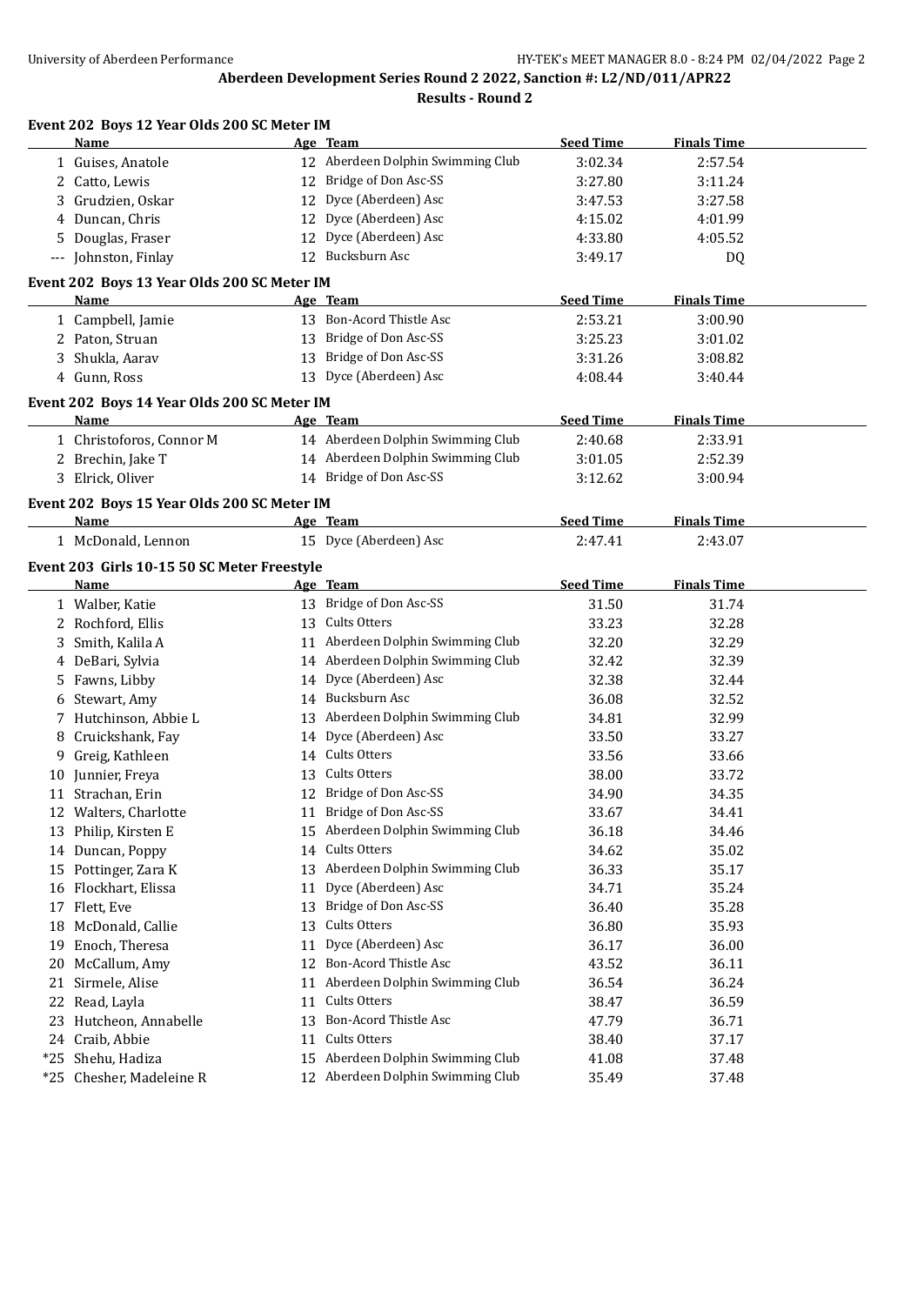#### **(Event 203 Girls 10-15 50 SC Meter Freestyle)**

|       | <b>Name</b>         |                 | Age Team                          | <b>Seed Time</b> | <b>Finals Time</b> |  |
|-------|---------------------|-----------------|-----------------------------------|------------------|--------------------|--|
|       | 27 Duncan, Connie   |                 | 12 Bon-Acord Thistle Asc          | 42.15            | 37.81              |  |
|       | 28 McDonald, Alana  | 11              | <b>Cults Otters</b>               | 37.24            | 37.88              |  |
| $*29$ | Tyszlak, Wiktoria M | 12              | Aberdeen Dolphin Swimming Club    | 40.80            | 38.10              |  |
| $*29$ | Smith, Sienna R     | 11              | Aberdeen Dolphin Swimming Club    | 38.74            | 38.10              |  |
| *29   | Sibbald, Jessica    | 13              | Cults Otters                      | 39.03            | 38.10              |  |
| 32    | Bisset, Macie       | 11              | Dyce (Aberdeen) Asc               | 39.08            | 38.39              |  |
| 33    | Scrimgeour, Lucia M | 10              | Aberdeen Dolphin Swimming Club    | 43.41            | 38.68              |  |
| 34    | Scott, Summer M     | 12              | Aberdeen Dolphin Swimming Club    | 46.06            | 38.86              |  |
| 35    | Ravi, Pranavi       | 10              | <b>Cults Otters</b>               | 39.62            | 38.87              |  |
| 36    | Smith, Eve Marie    | 12              | Dyce (Aberdeen) Asc               | 41.08            | 39.09              |  |
| 37    | Pavlovic, Adrijana  | 12              | Dyce (Aberdeen) Asc               | 42.47            | 39.46              |  |
| 38    | Greiskalna, Zane    |                 | 14 Aberdeen Dolphin Swimming Club | 45.45            | 39.56              |  |
| 39    | Hodgkinson, Megan   | 11              | Cults Otters                      | 39.06            | 39.64              |  |
| 40    | Wilkinson, Kara     | 14              | Bridge of Don Asc-SS              | 47.08            | 39.65              |  |
|       | 41 Pacheco, Sofia   | 13              | Bridge of Don Asc-SS              | 40.94            | 39.67              |  |
| 42    | Stephen, Jessica    | 12              | <b>Bon-Acord Thistle Asc</b>      | 41.75            | 39.82              |  |
| 43    | Haxton, Eva         | 11              | Cults Otters                      | 41.74            | 40.71              |  |
|       | 44 Abunda, Kimberly | 13              | Dyce (Aberdeen) Asc               | 45.81            | 41.52              |  |
| 45    | McNeill, Christina  | 10              | Cults Otters                      | 42.25            | 41.58              |  |
| 46    | Rastogi, Advika     | 11              | Cults Otters                      | 44.06            | 41.74              |  |
| 47    | Renwick, Matilda    | 10              | Cults Otters                      | 42.63            | 41.97              |  |
| 48    | Matheson, Molly     | 12              | Bridge of Don Asc-SS              | 45.27            | 42.32              |  |
| 49    | Gunn, Julia         | 11              | Dyce (Aberdeen) Asc               | 44.92            | 43.04              |  |
| 50    | Lim, Heidi          | 11              | Cults Otters                      | 43.60            | 43.56              |  |
| 51    | Cumming, Amber      | 12              | Bucksburn Asc                     | 44.89            | 44.33              |  |
| 52    | Fraser, Anya        | 11              | Dyce (Aberdeen) Asc               | 47.71            | 44.73              |  |
| 53    | Robb, Alex          | 14              | Bucksburn Asc                     | 56.53            | 45.85              |  |
| 54    | Slotwinski, Chloe   | 12              | Bucksburn Asc                     | 50.31            | 49.86              |  |
|       | 55 Benzie, Paige    | 10 <sup>1</sup> | Dyce (Aberdeen) Asc               | 46.58            | 50.23              |  |
| 56    | O'donnell, Niamh R  |                 | 10 Aberdeen Dolphin Swimming Club | 55.68            | 55.20              |  |

#### **Event 204 Boys 10-15 50 SC Meter Freestyle**

| Name              |                                                                         |                                | <b>Seed Time</b>                                                  | <b>Finals Time</b> |
|-------------------|-------------------------------------------------------------------------|--------------------------------|-------------------------------------------------------------------|--------------------|
|                   | 13                                                                      | Cults Otters                   | 30.00                                                             | 29.24              |
| Hodzic, Benji     | 13                                                                      | Cults Otters                   | 31.67                                                             | 29.47              |
|                   | 14                                                                      | Aberdeen Dolphin Swimming Club | 32.15                                                             | 29.66              |
| McDonald, Lennon  | 15                                                                      | Dyce (Aberdeen) Asc            | 29.69                                                             | 29.75              |
| Satsangi, Harshit | 14                                                                      | Aberdeen Dolphin Swimming Club | 31.22                                                             | 30.14              |
| Khowboonchai, Sky | 11                                                                      | Bon-Acord Thistle Asc          | 31.08                                                             | 30.61              |
|                   | 13                                                                      | Bon-Acord Thistle Asc          | 31.24                                                             | 31.20              |
| Brechin, Jake T   | 14                                                                      |                                | 33.15                                                             | 31.33              |
| Shukla, Aarav     | 13                                                                      | Bridge of Don Asc-SS           | 32.60                                                             | 31.49              |
| Guises, Anatole   | 12                                                                      | Aberdeen Dolphin Swimming Club | 37.13                                                             | 32.14              |
| Elrick, Oliver    | 14                                                                      | Bridge of Don Asc-SS           | 33.87                                                             | 32.48              |
| Allstaff, James   | 14                                                                      | Cults Otters                   | 35.72                                                             | 32.70              |
| Hodzic, Ollie     | 11                                                                      | Cults Otters                   | 31.85                                                             | 32.73              |
| Nicol, Joshua A   | 12                                                                      | Cults Otters                   | 34.60                                                             | 32.93              |
| Currie, Duncan    | 13                                                                      | Cults Otters                   | 32.56                                                             | 32.95              |
| Renwick, Luke     | 12                                                                      | Cults Otters                   | 35.22                                                             | 33.82              |
| Holland, Sam      | 13                                                                      | Cults Otters                   | 38.09                                                             | 33.98              |
| Paton, Struan     | 13                                                                      | Bridge of Don Asc-SS           | 34.58                                                             | 34.10              |
| McAdam, Daniel    | 14                                                                      |                                | 38.38                                                             | 34.96              |
| 6                 | 1 Hodgkinson, George<br>3 Abernethy, Zander P<br>4<br>7 Campbell, Jamie |                                | Age Team<br>Aberdeen Dolphin Swimming Club<br>Dyce (Aberdeen) Asc |                    |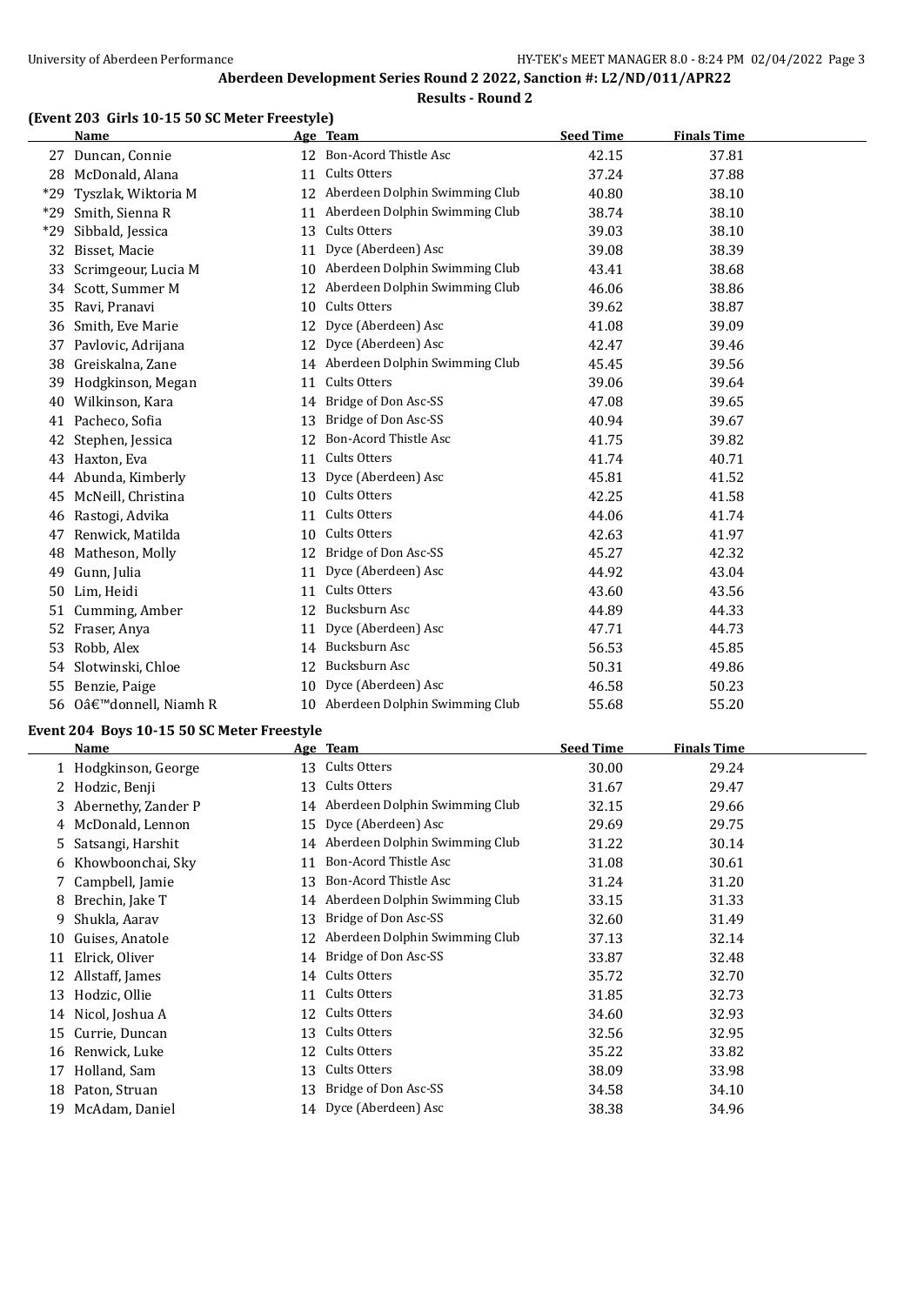#### **(Event 204 Boys 10-15 50 SC Meter Freestyle)**

|          | <b>Name</b>                                   |    | Age Team                                                    | <b>Seed Time</b> | <b>Finals Time</b> |  |
|----------|-----------------------------------------------|----|-------------------------------------------------------------|------------------|--------------------|--|
|          | 20 Johnston, Finlay                           |    | 12 Bucksburn Asc                                            | 39.21            | 35.10              |  |
|          | 21 Veyron La Croix, Timothe                   | 11 | Cults Otters                                                | 37.10            | 35.26              |  |
|          | 22 Agajevs, Deniss                            |    | 14 Dyce (Aberdeen) Asc                                      | 36.47            | 35.49              |  |
|          | 23 Catto, Lewis                               |    | 12 Bridge of Don Asc-SS                                     | 45.71            | 36.18              |  |
|          | 24 Jupp, Cameron                              | 10 | Cults Otters                                                | 39.87            | 36.42              |  |
|          | 25 Craib, Robbie                              |    | 12 Cults Otters                                             | 37.38            | 36.82              |  |
|          | 26 Macphee, Cailean                           |    | 13 Bridge of Don Asc-SS                                     | 41.49            | 36.94              |  |
|          | 27 Guises, Emilien                            |    | 10 Aberdeen Dolphin Swimming Club                           | 37.02            | 37.35              |  |
| 28       | Clark, Ethan                                  | 11 | Cults Otters                                                | 37.80            | 37.98              |  |
|          | 29 Valcov, Daniel                             | 10 | Cults Otters                                                | 40.21            | 38.24              |  |
| 30       | Grudzien, Oskar                               | 12 | Dyce (Aberdeen) Asc                                         | 40.98            | 38.54              |  |
| 31       | Bogdanovics, Emils T                          |    | 12 Aberdeen Dolphin Swimming Club                           | 41.56            | 39.06              |  |
| 32       | Wright, Logan                                 | 11 | Bucksburn Asc                                               | 36.48            | 39.64              |  |
|          | 33 Howe, Davi                                 | 11 | Cults Otters                                                | 37.81            | 39.89              |  |
|          | 34 Arris, Ross A                              |    | 10 Aberdeen Dolphin Swimming Club                           | 43.51            | 40.26              |  |
|          | 35 Cowe, Ethan                                | 13 | <b>Bon-Acord Thistle Asc</b>                                | 52.24            | 40.28              |  |
|          | 36 Cheh, Alvin A                              | 11 | Cults Otters                                                | 40.22            | 41.05              |  |
| 37       | Szegenyak, Beni                               | 11 | Bucksburn Asc                                               | 39.56            | 41.91              |  |
|          | 38 Duncan, Chris                              | 12 | Dyce (Aberdeen) Asc                                         | 43.05            | 41.99              |  |
| 39       | Douglas, Fraser                               |    | 12 Dyce (Aberdeen) Asc                                      | 43.05            | 44.96              |  |
|          | 40 Higgins, Euan                              |    | 11 Bridge of Don Asc-SS                                     | 48.05            | 48.89              |  |
|          | 41 Harper, Reece                              |    | 11 Cults Otters                                             | 49.54            | 49.12              |  |
|          |                                               |    |                                                             |                  |                    |  |
|          | Event 205 Girls 10-15 200 SC Meter Backstroke |    |                                                             |                  |                    |  |
|          | <u>Name</u>                                   |    | Age Team                                                    | <b>Seed Time</b> | <b>Finals Time</b> |  |
|          | 1 Smith, Jessica S                            |    | 14 Aberdeen Dolphin Swimming Club                           | 2:41.24          | 2:38.55            |  |
|          | 2 Brechin, Kirsty J                           |    | 13 Aberdeen Dolphin Swimming Club                           | 2:48.38          | 2:42.79            |  |
| 3        | Smith, Kalila A                               |    | 11 Aberdeen Dolphin Swimming Club<br>14 Bucksburn Asc       | 3:00.00          | 2:49.98            |  |
|          | 4 Stewart, Amy                                |    |                                                             | 3:11.59          | 2:53.71            |  |
| 5        | Strachan, Erin                                |    | 12 Bridge of Don Asc-SS                                     | 3:02.38          | 2:58.23            |  |
|          | 6 Philip, Kirsten E                           |    | 15 Aberdeen Dolphin Swimming Club                           | 3:04.22          | 3:00.31            |  |
| 7        | Clubb, Heather C                              |    | 12 Aberdeen Dolphin Swimming Club                           | 3:19.33          | 3:01.06            |  |
|          | 8 Fawns, Libby                                |    | 14 Dyce (Aberdeen) Asc<br>13 Aberdeen Dolphin Swimming Club | 3:02.15          | 3:02.53            |  |
| 9        | Hutchinson, Abbie L                           |    | 11 Bridge of Don Asc-SS                                     | 3:08.00          | 3:05.31            |  |
|          | 10 Walters, Charlotte                         |    | 11 Cults Otters                                             | 3:27.11          | 3:08.02            |  |
|          | 11 Read, Layla                                |    |                                                             | 3:29.29          | 3:09.01            |  |
|          | 12 McDonald, Alana                            |    | 11 Cults Otters                                             | 3:38.15          | 3:13.95            |  |
|          | 13 Enoch, Theresa                             |    | 11 Dyce (Aberdeen) Asc                                      | 3:40.05          | 3:15.69            |  |
|          | 14 McDonald, Callie                           |    | 13 Cults Otters                                             | 3:33.19          | 3:16.28            |  |
|          | 15 Smith, Eve Marie                           |    | 12 Dyce (Aberdeen) Asc                                      | 3:35.01          | 3:22.12            |  |
|          | 16 Cruickshank, Fay                           |    | 14 Dyce (Aberdeen) Asc                                      | 3:12.00          | 3:24.62            |  |
|          | 17 Sirmele, Alise                             |    | 11 Aberdeen Dolphin Swimming Club                           | 3:23.28          | 3:33.84            |  |
|          | 18 Hodgkinson, Megan                          | 11 | Cults Otters                                                | 3:57.01          | 3:34.61            |  |
|          | 19 Chesher, Madeleine R                       |    | 12 Aberdeen Dolphin Swimming Club                           | 3:25.10          | 3:36.78            |  |
|          | 20 Sibbald, Jessica                           | 13 | Cults Otters                                                | 3:31.13          | 3:37.20            |  |
|          | 21 Greiskalna, Zane                           |    | 14 Aberdeen Dolphin Swimming Club                           | 3:30.50          | 3:39.39            |  |
|          | 22 Gunn, Julia                                | 11 | Dyce (Aberdeen) Asc                                         | 4:31.90          | 4:04.49            |  |
| $\cdots$ | Duncan, Connie                                |    | 12 Bon-Acord Thistle Asc                                    | 3:31.11          | DQ                 |  |
|          | --- Lim, Heidi                                |    | 11 Cults Otters                                             | 3:51.11          | DQ                 |  |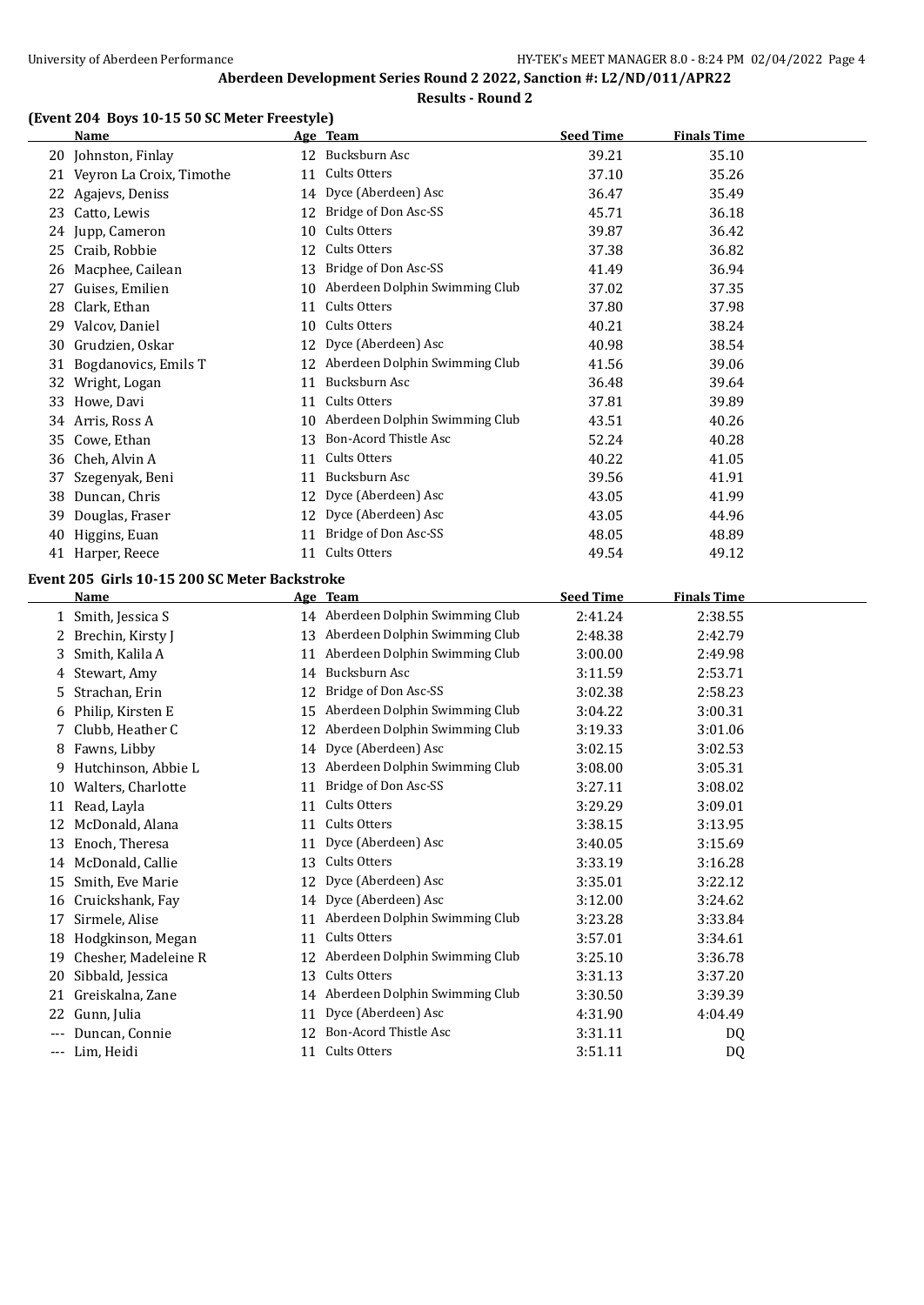# **Results - Round 2**

# **Event 206 Boys 10-15 200 SC Meter Backstroke**

|    | Name                                        |    | <u>Age Team</u>                   | <b>Seed Time</b> | <b>Finals Time</b> |  |
|----|---------------------------------------------|----|-----------------------------------|------------------|--------------------|--|
|    | 1 Brechin, Jake T                           |    | 14 Aberdeen Dolphin Swimming Club | 2:43.77          | 2:42.55            |  |
|    | 2 Khowboonchai, Sky                         |    | 11 Bon-Acord Thistle Asc          | 2:50.36          | 2:52.43            |  |
| 3  | Guises, Anatole                             |    | 12 Aberdeen Dolphin Swimming Club | 3:03.22          | 2:55.20            |  |
|    | 4 Holland, Sam                              |    | 13 Cults Otters                   | 3:05.36          | 2:56.39            |  |
| 5  | Paton, Struan                               |    | 13 Bridge of Don Asc-SS           | 2:53.22          | 2:57.39            |  |
| 6  | Satsangi, Harshit                           |    | 14 Aberdeen Dolphin Swimming Club | 3:00.89          | 3:00.64            |  |
|    | 7 Jolly, Cameron                            | 11 | Dyce (Aberdeen) Asc               | 3:40.07          | 3:04.41            |  |
| 8  | Campbell, Jamie                             |    | 13 Bon-Acord Thistle Asc          | 3:10.21          | 3:05.74            |  |
| 9  | Renwick, Luke                               |    | 12 Cults Otters                   | 3:14.41          | 3:06.21            |  |
| 10 | Allstaff, James                             |    | 14 Cults Otters                   | 3:22.02          | 3:07.41            |  |
|    | 11 Shukla, Aarav                            |    | 13 Bridge of Don Asc-SS           | 3:24.82          | 3:12.35            |  |
|    | 12 Veyron La Croix, Timothe                 | 11 | Cults Otters                      | 3:31.31          | 3:13.75            |  |
|    | 13 Craib, Robbie                            |    | 12 Cults Otters                   | 3:24.40          | 3:15.90            |  |
|    | 14 Jupp, Cameron                            |    | 10 Cults Otters                   | 3:26.06          | 3:17.24            |  |
|    | 15 Howe, Davi                               |    | 11 Cults Otters                   | 3:29.84          | 3:20.55            |  |
|    | 16 Johnston, Finlay                         |    | 12 Bucksburn Asc                  | 3:45.46          | 3:20.88            |  |
|    | 17 Wright, Logan                            | 11 | Bucksburn Asc                     | 3:59.65          | 3:25.71            |  |
|    | 18 Grudzien, Oskar                          |    | 12 Dyce (Aberdeen) Asc            | 3:26.78          | 3:29.94            |  |
| 19 | Gunn, Ross                                  |    | 13 Dyce (Aberdeen) Asc            | 3:47.50          | 3:33.09            |  |
|    | 20 Cowe, Ethan                              |    | 13 Bon-Acord Thistle Asc          | 4:51.76          | 3:49.49            |  |
| 21 | Downie, Aiden                               |    | 10 Dyce (Aberdeen) Asc            | 4:10.40          | 3:54.43            |  |
| 22 | Douglas, Fraser                             |    | 12 Dyce (Aberdeen) Asc            | 4:06.40          | 4:02.77            |  |
|    | --- Agajevs, Deniss                         |    | 14 Dyce (Aberdeen) Asc            | 3:35.02          | DQ                 |  |
|    | Event 207 Girls 10-15 50 SC Meter Butterfly |    |                                   |                  |                    |  |
|    | <b>Name</b>                                 |    | Age Team                          | <b>Seed Time</b> | <b>Finals Time</b> |  |
|    | 1 King, Olivia J                            |    | 14 Aberdeen Dolphin Swimming Club | 33.35            | 32.95              |  |
|    | 2 Smith, Kalila A                           |    | 11 Aberdeen Dolphin Swimming Club | 34.03            | 33.85              |  |
| 3  | Christoforos, Madison T                     |    | 11 Aberdeen Dolphin Swimming Club | 35.29            | 33.86              |  |
|    | 4 Shand, Rebecca                            |    |                                   |                  |                    |  |
|    |                                             |    | 14 Aberdeen Dolphin Swimming Club |                  |                    |  |
|    |                                             |    | 14 Dyce (Aberdeen) Asc            | 35.69<br>36.78   | 34.23              |  |
|    | 5 Cruickshank, Fay                          |    | 13 Bridge of Don Asc-SS           |                  | 36.29              |  |
|    | 6 Flett, Eve                                |    | 14 Aberdeen Dolphin Swimming Club | 39.30            | 37.47              |  |
| 8  | 7 DeBari, Sylvia<br>Hutchinson, Abbie L     |    | 13 Aberdeen Dolphin Swimming Club | 38.94<br>40.18   | 38.13<br>38.50     |  |
|    |                                             | 11 | Bridge of Don Asc-SS              |                  |                    |  |
|    | Walters, Charlotte                          |    | 15 Aberdeen Dolphin Swimming Club | 40.78<br>40.91   | 38.64<br>39.22     |  |
| 11 | 10 Philip, Kirsten E<br>Junnier, Freya      |    | 13 Cults Otters                   |                  | 40.01              |  |
|    | 12 Rochford, Ellis                          | 13 | Cults Otters                      | 41.54<br>39.37   | 40.16              |  |
|    | 13 Shehu, Hadiza                            |    | 15 Aberdeen Dolphin Swimming Club | 45.22            | 40.20              |  |
|    | 14 Pottinger, Zara K                        | 13 | Aberdeen Dolphin Swimming Club    | 41.75            | 40.26              |  |
|    | 15 Greig, Kathleen                          | 14 | Cults Otters                      | 42.63            | 40.27              |  |
|    | 16 Flockhart, Elissa                        | 11 | Dyce (Aberdeen) Asc               | 43.38            | 40.28              |  |
| 17 | Lambley, Lucy                               | 11 | Bridge of Don Asc-SS              | 39.96            | 40.41              |  |
| 18 | Strachan, Erin                              | 12 | Bridge of Don Asc-SS              | 39.63            | 40.74              |  |
| 19 | Smith, Sienna R                             | 11 | Aberdeen Dolphin Swimming Club    | 43.90            | 43.49              |  |
| 20 | Duncan, Poppy                               | 14 | Cults Otters                      | 41.83            | 44.28              |  |
| 21 | Walber, Katie                               | 13 | Bridge of Don Asc-SS              | 43.53            | 44.35              |  |
| 22 | Stephen, Jessica                            | 12 | Bon-Acord Thistle Asc             | 42.26            | 44.58              |  |
| 23 | Read, Layla                                 | 11 | Cults Otters                      | 44.81            | 44.93              |  |
|    | 24 McCallum, Amy                            |    | 12 Bon-Acord Thistle Asc          | 54.44            | 44.95              |  |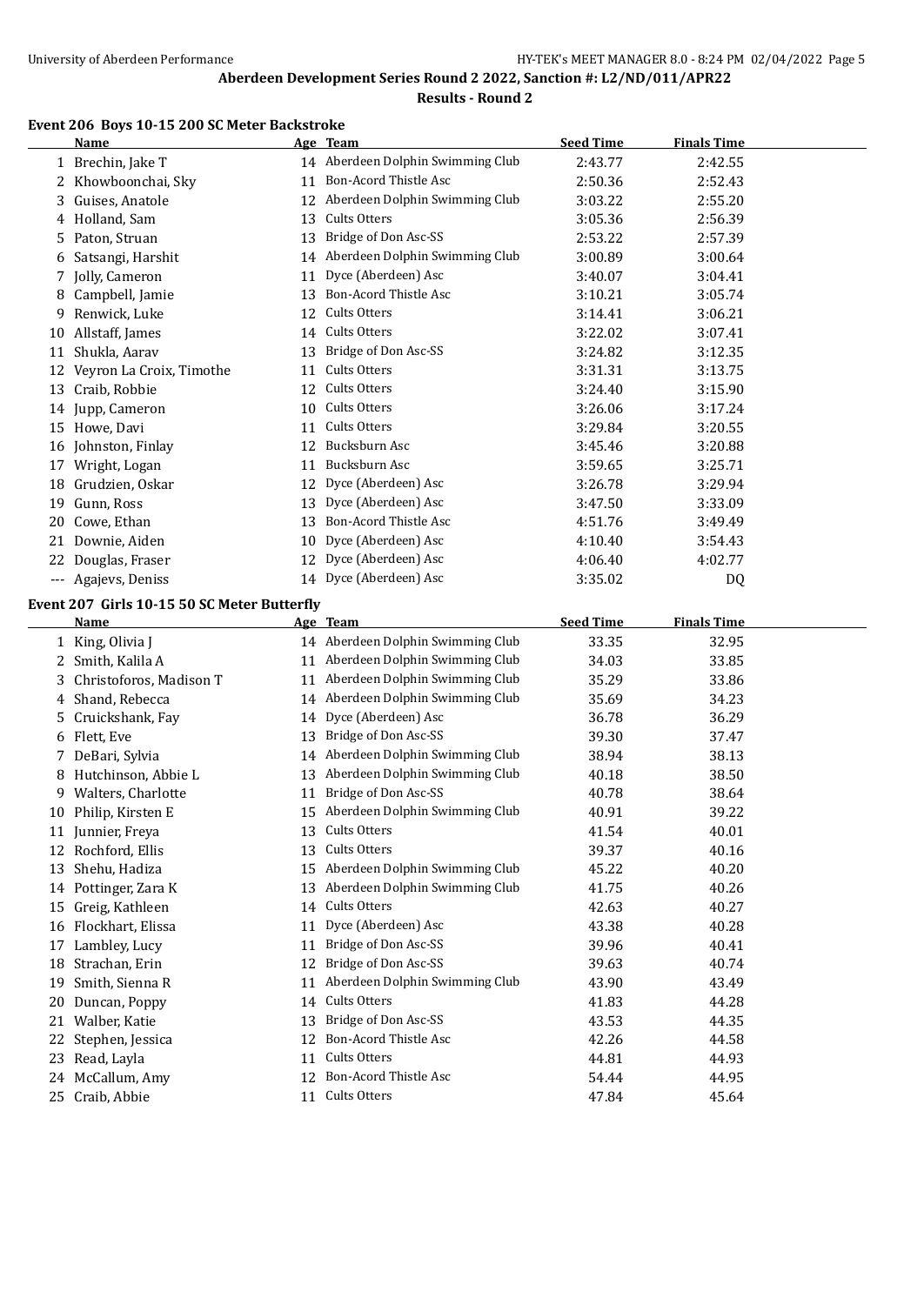#### **(Event 207 Girls 10-15 50 SC Meter Butterfly)**

|       | Name                   |    | Age Team                       | <b>Seed Time</b> | <b>Finals Time</b> |  |
|-------|------------------------|----|--------------------------------|------------------|--------------------|--|
|       | 26 Hutcheon, Annabelle | 13 | Bon-Acord Thistle Asc          | 40.12            | 45.90              |  |
| 27    | Pavlovic, Adrijana     | 12 | Dyce (Aberdeen) Asc            | 59.32            | 46.06              |  |
| 28    | McDonald, Alana        | 11 | Cults Otters                   | 42.50            | 46.18              |  |
| 29    | Scott, Summer M        | 12 | Aberdeen Dolphin Swimming Club | 1:11.35          | 46.41              |  |
| 30    | Sibbald, Jessica       | 13 | Cults Otters                   | 44.47            | 47.06              |  |
| 31    | Smith, Eve Marie       | 12 | Dyce (Aberdeen) Asc            | 57.01            | 47.32              |  |
| 32    | McDonald, Callie       | 13 | Cults Otters                   | 45.87            | 47.52              |  |
| 33    | Scrimgeour, Lucia M    | 10 | Aberdeen Dolphin Swimming Club | 53.63            | 48.50              |  |
|       | 34 Pacheco, Sofia      | 13 | Bridge of Don Asc-SS           | 49.76            | 48.83              |  |
| 35    | Tyszlak, Wiktoria M    | 12 | Aberdeen Dolphin Swimming Club | 39.44            | 48.87              |  |
| 36    | Greiskalna, Zane       | 14 | Aberdeen Dolphin Swimming Club | 57.75            | 49.84              |  |
| 37    | McNeill, Christina     | 10 | Cults Otters                   | 56.85            | 50.42              |  |
| 38    | Enoch, Theresa         | 11 | Dyce (Aberdeen) Asc            | 50.58            | 50.69              |  |
| 39    | Rastogi, Advika        | 11 | Cults Otters                   | 59.32            | 51.46              |  |
| 40    | Lim, Heidi             | 11 | Cults Otters                   | 1:07.37          | 52.14              |  |
| 41    | Renwick, Matilda       | 10 | Cults Otters                   | 55.87            | 52.67              |  |
| 42    | Ravi, Pranavi          | 10 | Cults Otters                   | 50.07            | 52.76              |  |
| 43    | Bisset, Macie          | 11 | Dyce (Aberdeen) Asc            | 54.25            | 53.63              |  |
| 44    | Sethulakshmi, Siva     | 15 | Bucksburn Asc                  | 1:10.87          | 54.69              |  |
| 45    | Benzie, Paige          | 10 | Dyce (Aberdeen) Asc            | 56.13            | 55.81              |  |
| 46    | Hodgkinson, Megan      | 11 | Cults Otters                   | 53.62            | 56.02              |  |
| 47    | Robb, Alex             | 14 | Bucksburn Asc                  | 1:03.64          | 58.27              |  |
| 48    | Slotwinski, Chloe      | 12 | Bucksburn Asc                  | 1:14.38          | 1:01.11            |  |
| 49    | Cumming, Amber         | 12 | Bucksburn Asc                  | 1:05.17          | 1:01.89            |  |
| 50    | 0'donnell, Niamh R     | 10 | Aberdeen Dolphin Swimming Club | 1:01.22          | 1:10.44            |  |
| $---$ | Wilkinson, Kara        | 14 | Bridge of Don Asc-SS           | 48.54            | DQ                 |  |
| $---$ | Haxton, Eva            | 11 | <b>Cults Otters</b>            | 55.63            | D <sub>0</sub>     |  |

#### **Event 208 Boys 10-15 50 SC Meter Butterfly**

|    | Name                     |    | Age Team                          | <b>Seed Time</b> | <b>Finals Time</b> |  |
|----|--------------------------|----|-----------------------------------|------------------|--------------------|--|
|    | 1 Christoforos, Connor M |    | 14 Aberdeen Dolphin Swimming Club | 33.31            | 30.04              |  |
|    | 2 McDonald, Lennon       | 15 | Dyce (Aberdeen) Asc               | 32.40            | 32.67              |  |
| 3  | Satsangi, Harshit        | 14 | Aberdeen Dolphin Swimming Club    | 46.94            | 33.99              |  |
| 4  | Hodgkinson, George       | 13 | Cults Otters                      | 35.00            | 34.22              |  |
| 5. | Abernethy, Zander P      | 14 | Aberdeen Dolphin Swimming Club    | 38.63            | 34.47              |  |
| 6  | Elrick, Oliver           | 14 | Bridge of Don Asc-SS              | 38.39            | 36.00              |  |
|    | Allstaff, James          | 14 | Cults Otters                      | 42.37            | 37.00              |  |
| 8  | Khowboonchai, Sky        | 11 | Bon-Acord Thistle Asc             | 38.04            | 37.47              |  |
| 9  | Nicol, Joshua A          | 12 | Cults Otters                      | 38.93            | 37.50              |  |
| 10 | Shukla, Aarav            | 13 | Bridge of Don Asc-SS              | 36.98            | 37.77              |  |
| 11 | Campbell, Jamie          | 13 | Bon-Acord Thistle Asc             | 39.05            | 38.13              |  |
| 12 | Hodzic, Ollie            | 11 | Cults Otters                      | 39.60            | 38.18              |  |
| 13 | Hodzic, Benji            | 13 | Cults Otters                      | 38.16            | 38.66              |  |
| 14 | Veyron La Croix, Timothe | 11 | Cults Otters                      | 39.89            | 39.56              |  |
| 15 | Guises, Emilien          | 10 | Aberdeen Dolphin Swimming Club    | 40.56            | 40.22              |  |
| 16 | Catto, Lewis             | 12 | Bridge of Don Asc-SS              | 44.78            | 41.77              |  |
| 17 | Renwick, Luke            | 12 | Cults Otters                      | 42.85            | 41.89              |  |
| 18 | Johnston, Finlay         | 12 | Bucksburn Asc                     | 45.64            | 42.43              |  |
| 19 | Currie, Duncan           | 13 | Cults Otters                      | 44.50            | 42.46              |  |
| 20 | Paton, Struan            | 13 | Bridge of Don Asc-SS              | 45.55            | 42.67              |  |
| 21 | Grudzien, Oskar          | 12 | Dyce (Aberdeen) Asc               | 54.40            | 43.28              |  |
| 22 | Agajevs, Deniss          |    | 14 Dyce (Aberdeen) Asc            | 52.86            | 43.89              |  |
|    |                          |    |                                   |                  |                    |  |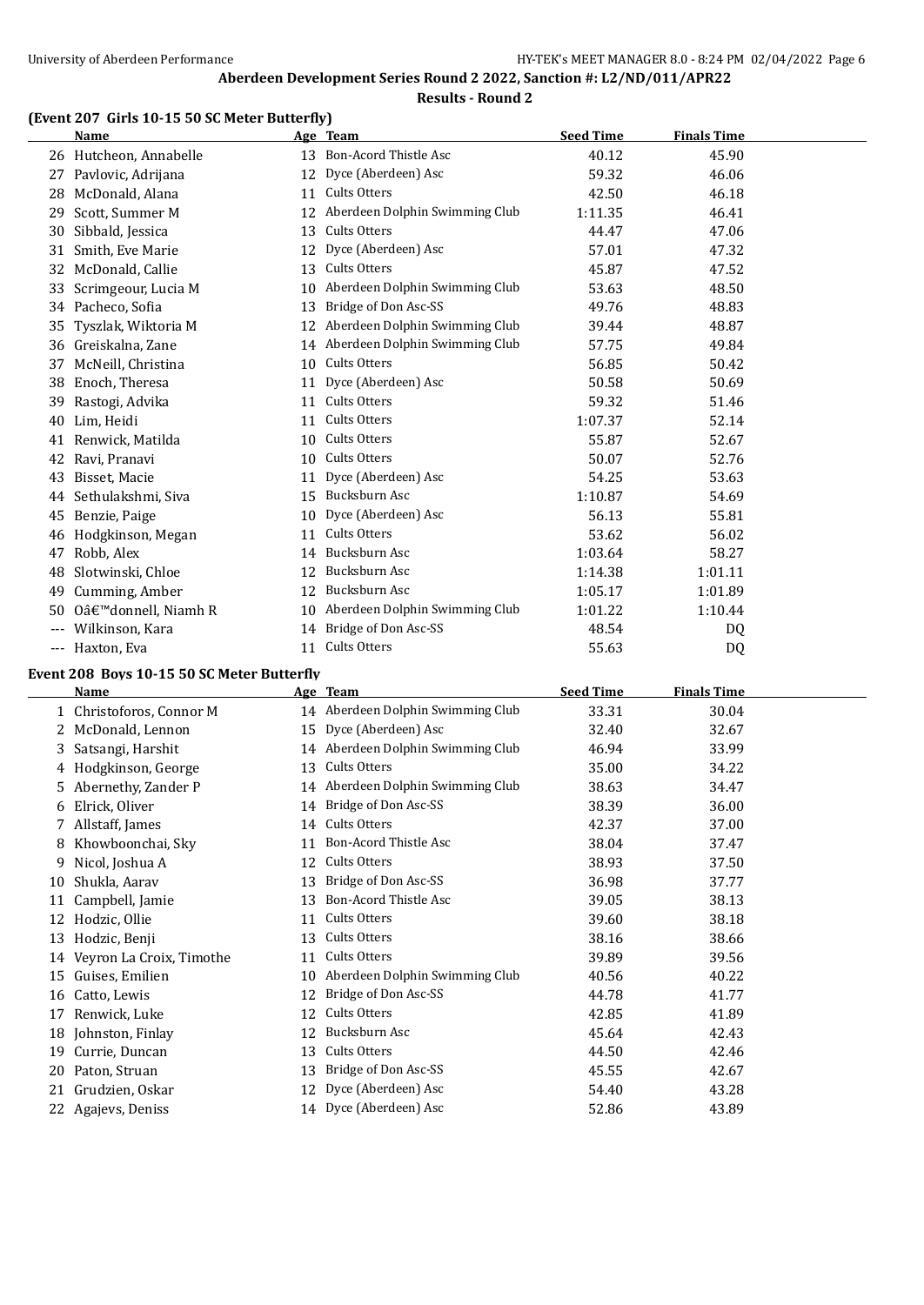#### **(Event 208 Boys 10-15 50 SC Meter Butterfly)**

|       | Name                 |    | Age Team                          | <b>Seed Time</b> | <b>Finals Time</b> |  |
|-------|----------------------|----|-----------------------------------|------------------|--------------------|--|
|       | 23 Jupp, Cameron     |    | 10 Cults Otters                   | 46.37            | 44.16              |  |
| 24    | Valcov, Daniel       |    | 10 Cults Otters                   | 47.17            | 45.59              |  |
|       | 25 McAdam, Daniel    |    | 14 Dyce (Aberdeen) Asc            | 51.47            | 45.79              |  |
|       | 26 Holland, Sam      |    | 13 Cults Otters                   | 50.35            | 46.00              |  |
| 27    | Macphee, Cailean     | 13 | Bridge of Don Asc-SS              | 45.47            | 46.79              |  |
| 28    | Clark, Ethan         | 11 | Cults Otters                      | 44.53            | 47.04              |  |
| 29    | Bogdanovics, Emils T |    | 12 Aberdeen Dolphin Swimming Club | 50.06            | 47.75              |  |
| 30    | Wright, Logan        | 11 | Bucksburn Asc                     | 44.71            | 48.00              |  |
|       | 31 Arris, Ross A     | 10 | Aberdeen Dolphin Swimming Club    | 45.00            | 49.16              |  |
|       | 32 Szegenyak, Beni   | 11 | Bucksburn Asc                     | 48.39            | 50.48              |  |
|       | 33 Craib, Robbie     |    | 12 Cults Otters                   | 48.76            | 53.48              |  |
|       | 34 Harper, Reece     | 11 | Cults Otters                      | 1:03.95          | 1:01.79            |  |
|       | 35 Duncan, Chris     |    | 12 Dyce (Aberdeen) Asc            | 59.57            | 1:02.19            |  |
| 36    | Higgins, Euan        | 11 | Bridge of Don Asc-SS              | 55.48            | 1:03.34            |  |
|       | Brechin, Jake T      |    | 14 Aberdeen Dolphin Swimming Club | 42.87            | DQ                 |  |
| $---$ | Howe, Davi           |    | 11 Cults Otters                   | 46.50            | DQ                 |  |

#### **Event 209 Girls 10-15 100 SC Meter IM**

|    | <b>Name</b>               |    | Age Team                          | <b>Seed Time</b> | <b>Finals Time</b> |
|----|---------------------------|----|-----------------------------------|------------------|--------------------|
|    | 1 Smith, Jessica S        |    | 14 Aberdeen Dolphin Swimming Club | 1:18.96          | 1:13.74            |
|    | 2 Christoforos, Madison T | 11 | Aberdeen Dolphin Swimming Club    | 1:19.01          | 1:17.95            |
| 3  | Stewart, Amy              |    | 14 Bucksburn Asc                  | 1:36.03          | 1:23.06            |
|    | 4 Fawns, Libby            | 14 | Dyce (Aberdeen) Asc               | 1:25.58          | 1:23.63            |
| 5. | DeBari, Sylvia            |    | 14 Aberdeen Dolphin Swimming Club | 1:23.15          | 1:25.41            |
| 6  | Walber, Katie             | 13 | Bridge of Don Asc-SS              | 1:26.10          | 1:26.59            |
|    | Strachan, Erin            | 12 | Bridge of Don Asc-SS              | 1:28.29          | 1:26.87            |
| 8  | Philip, Kirsten E         | 15 | Aberdeen Dolphin Swimming Club    | 1:27.94          | 1:26.95            |
| 9  | Flett, Eve                | 13 | Bridge of Don Asc-SS              | 1:32.83          | 1:28.02            |
| 10 | Pottinger, Zara K         | 13 | Aberdeen Dolphin Swimming Club    | 1:30.30          | 1:28.13            |
| 11 | Walters, Charlotte        | 11 | Bridge of Don Asc-SS              | 1:27.61          | 1:28.62            |
|    | 12 Hutchinson, Abbie L    | 13 | Aberdeen Dolphin Swimming Club    | 1:22.87          | 1:29.67            |
|    | 13 Craib, Abbie           | 11 | <b>Cults Otters</b>               | 1:40.63          | 1:32.04            |
|    | 14 Duncan, Connie         |    | 12 Bon-Acord Thistle Asc          | 1:34.23          | 1:32.34            |
| 15 | McCallum, Amy             | 12 | <b>Bon-Acord Thistle Asc</b>      | 1:37.04          | 1:33.72            |
|    | 16 Flockhart, Elissa      | 11 | Dyce (Aberdeen) Asc               | 1:34.10          | 1:35.49            |
| 17 | Chesher, Madeleine R      |    | 12 Aberdeen Dolphin Swimming Club | 1:36.91          | 1:35.63            |
| 18 | Sirmele, Alise            | 11 | Aberdeen Dolphin Swimming Club    | 1:37.30          | 1:36.86            |
| 19 | Lambley, Lucy             | 11 | Bridge of Don Asc-SS              | 1:38.71          | 1:36.91            |
| 20 | Enoch, Theresa            | 11 | Dyce (Aberdeen) Asc               | 1:39.28          | 1:37.11            |
| 21 | Shehu, Hadiza             | 15 | Aberdeen Dolphin Swimming Club    | 1:49.03          | 1:39.63            |
|    | 22 Stephen, Jessica       | 12 | <b>Bon-Acord Thistle Asc</b>      | 1:41.00          | 1:39.93            |
| 23 | Ravi, Pranavi             | 10 | Cults Otters                      | 1:44.11          | 1:40.08            |
|    | 24 Matheson, Molly        | 12 | Bridge of Don Asc-SS              | 1:59.83          | 1:43.99            |
| 25 | Pacheco, Sofia            | 13 | Bridge of Don Asc-SS              | 2:25.37          | 1:45.10            |
| 26 | Smith, Eve Marie          | 12 | Dyce (Aberdeen) Asc               | 1:59.68          | 1:46.02            |
| 27 | Scrimgeour, Lucia M       | 10 | Aberdeen Dolphin Swimming Club    | 1:55.82          | 1:46.70            |
| 28 | Renwick, Matilda          | 10 | Cults Otters                      | 1:58.13          | 1:48.13            |
| 29 | Wilkinson, Kara           | 14 | Bridge of Don Asc-SS              | 1:56.50          | 1:48.50            |
| 30 | Haxton, Eva               | 11 | Cults Otters                      | 1:49.78          | 1:48.78            |
| 31 | Rastogi, Advika           | 11 | Cults Otters                      | 1:57.74          | 1:50.16            |
| 32 | Benzie, Paige             | 10 | Dyce (Aberdeen) Asc               | 1:48.67          | 1:51.61            |
|    | 33 Cumming, Amber         |    | 12 Bucksburn Asc                  | 2:01.21          | 1:52.72            |
|    |                           |    |                                   |                  |                    |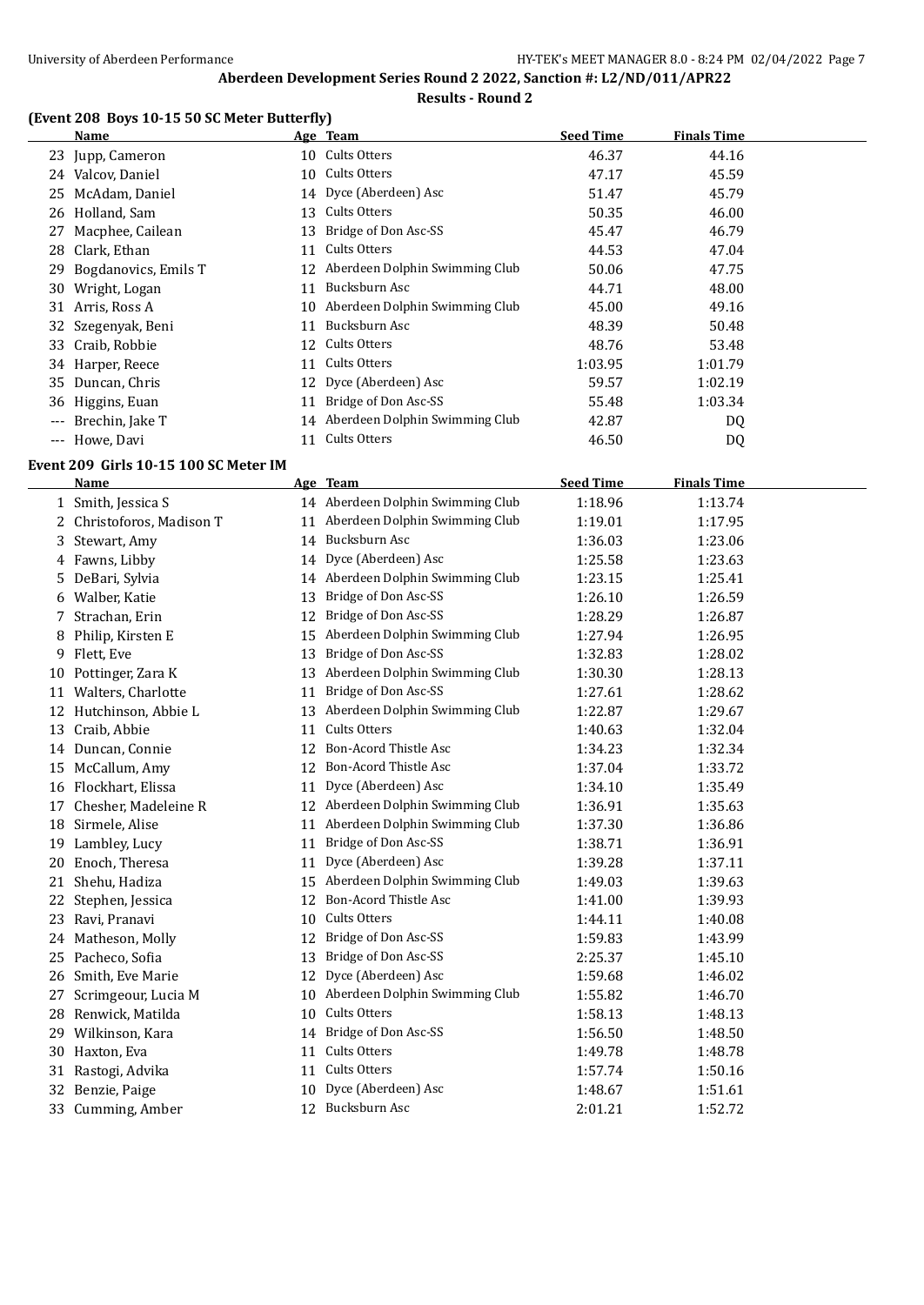# **Results - Round 2**

#### **(Event 209 Girls 10-15 100 SC Meter IM)**

|                                             | <b>Name</b>                                  |    | Age Team                          | <b>Seed Time</b> | <b>Finals Time</b> |  |
|---------------------------------------------|----------------------------------------------|----|-----------------------------------|------------------|--------------------|--|
|                                             | 34 Fraser, Anya                              |    | 11 Dyce (Aberdeen) Asc            | 2:00.14          | 1:54.91            |  |
|                                             | 35 Gunn, Julia                               |    | 11 Dyce (Aberdeen) Asc            | 2:00.22          | 1:55.99            |  |
|                                             | 36 Robb, Alex                                |    | 14 Bucksburn Asc                  | 2:22.69          | 1:58.85            |  |
| $\cdots$                                    | Smith, Sienna R                              |    | 11 Aberdeen Dolphin Swimming Club | 1:46.19          | DQ                 |  |
|                                             | Scott, Summer M                              |    | 12 Aberdeen Dolphin Swimming Club | 1:50.57          | DQ                 |  |
| $---$                                       | O'donnell, Niamh R                           |    | 10 Aberdeen Dolphin Swimming Club | 1:59.34          | DQ                 |  |
|                                             | McNeill, Christina                           | 10 | Cults Otters                      | 2:21.96          | DQ                 |  |
|                                             | Abunda, Kimberly                             | 13 | Dyce (Aberdeen) Asc               | 1:57.00          | DQ                 |  |
|                                             | --- Slotwinski, Chloe                        |    | 12 Bucksburn Asc                  | 2:14.10          | DQ                 |  |
| Event 210 Boys 10-15 400 SC Meter Freestyle |                                              |    |                                   |                  |                    |  |
|                                             | <b>Name</b>                                  |    | Age Team                          | <b>Seed Time</b> | <b>Finals Time</b> |  |
|                                             | 1 Smith, Archie C                            |    | 15 Aberdeen Dolphin Swimming Club | 5:23.28          | 4:57.60            |  |
|                                             | 2 Hodgkinson, George                         | 13 | Cults Otters                      | 5:34.24          | 5:28.00            |  |
|                                             | 3 Nicol, Joshua A                            |    | 12 Cults Otters                   | 6:41.10          | 5:29.63            |  |
|                                             | 4 Jolly, Cameron                             | 11 | Dyce (Aberdeen) Asc               | 6:51.38          | 5:34.19            |  |
|                                             | 5 Paton, Struan                              |    | 13 Bridge of Don Asc-SS           | 5:52.23          | 5:48.97            |  |
|                                             | 6 Hodzic, Ollie                              | 11 | Cults Otters                      | 6:45.28          | 5:57.34            |  |
|                                             | 7 Currie, Duncan                             |    | 13 Cults Otters                   | 6:20.65          | 6:07.38            |  |
| 8                                           | Shukla, Aarav                                | 13 | Bridge of Don Asc-SS              | 6:25.42          | 6:09.32            |  |
| 9                                           | Elrick, Oliver                               |    | 14 Bridge of Don Asc-SS           | 6:32.32          | 6:22.12            |  |
|                                             | --- Hodzic, Benji                            |    | 13 Cults Otters                   | 5:58.43          | DQ                 |  |
|                                             | Event 211 Girls 10-15 400 SC Meter Freestyle |    |                                   |                  |                    |  |
|                                             | Name                                         |    | Age Team                          | <b>Seed Time</b> | <b>Finals Time</b> |  |
|                                             | 1 Beaton, Jessica K                          |    | 15 Aberdeen Dolphin Swimming Club | 5:00.37          | 4:55.43            |  |
|                                             | 2 Brechin, Kirsty J                          |    | 13 Aberdeen Dolphin Swimming Club | 5:21.42          | 5:09.03            |  |
|                                             | 3 Littlejohn, Amber                          |    | 13 Aberdeen Dolphin Swimming Club | 5:39.23          | 5:09.08            |  |
|                                             | 4 King, Olivia J                             |    | 14 Aberdeen Dolphin Swimming Club | 5:21.21          | 5:18.96            |  |
|                                             | 5 Shand, Rebecca                             |    | 14 Aberdeen Dolphin Swimming Club | 5:50.78          | 5:32.27            |  |
| 6                                           | Rochford, Ellis                              | 13 | Cults Otters                      | 5:33.82          | 5:38.59            |  |
|                                             | 7 Strachan, Erin                             | 12 | Bridge of Don Asc-SS              | 5:40.86          | 5:42.30            |  |
| 8                                           | Clubb, Ailsa M                               |    | 14 Aberdeen Dolphin Swimming Club | 6:08.00          | 5:46.21            |  |
| 9                                           | Greig, Kathleen                              |    | 14 Cults Otters                   | 5:44.92          | 5:48.62            |  |
|                                             | 10 Walters, Charlotte                        |    | 11 Bridge of Don Asc-SS           | 6:23.13          | 5:54.86            |  |
|                                             | 11 Walber, Katie                             | 13 | Bridge of Don Asc-SS              | 5:35.42          | 5:55.47            |  |
|                                             | 12 Duncan, Poppy                             | 14 | Cults Otters                      | 6:07.00          | 5:59.86            |  |
|                                             | 13 Stewart, Amy                              | 14 | Bucksburn Asc                     | 6:18.98          | 6:03.07            |  |
|                                             | 14 Junnier, Freya                            | 13 | Cults Otters                      | 6:20.72          | 6:05.37            |  |
|                                             | 15 Duncan, Connie                            |    | 12 Bon-Acord Thistle Asc          | 6:07.58          | 6:07.36            |  |
|                                             | 16 Pavlovic, Adrijana                        |    | 12 Dyce (Aberdeen) Asc            | 6:57.10          | 6:33.94            |  |
|                                             |                                              |    |                                   |                  |                    |  |

#### **Event 212 Mixed 10-15 200 SC Meter Medley Relay**

| Team                            | Relay                  | <b>Seed Time</b>          | <b>Finals Time</b>      |
|---------------------------------|------------------------|---------------------------|-------------------------|
| 1 Aberdeen Dolphin Swimming Clu | C                      | 2:24.11                   | 2:25.17                 |
| 1) Hutchinson, Abbie L W13      | 2) Smith, Archie C M15 | 3) Guises, Emilien M10    | 4) Clubb, Heather C W12 |
| 2 Aberdeen Dolphin Swimming Clu | B                      | 2:19.66                   | 2:27.34                 |
| 1) Littlejohn, Amber W13        | 2) Sirmele, Alise W11  | 3) Guises, Anatole M12    | 4) King, Olivia J W14   |
| 3 Cults Otters                  | A                      | 2:24.46                   | 2:33.10                 |
| 1) Greig, Kathleen W14          | 2) McDonald, Alana W11 | 3) Hodgkinson, George M13 | 4) Hodzic, Ollie M11    |
| 4 Cults Otters                  | В                      | 2:33.81                   | 2:33.26                 |
| 1) Craib, Abbie W11             | 2) Currie, Duncan M13  | 3) Nicol, Joshua A M12    | 4) Hodzic, Benji M13    |
|                                 |                        |                           |                         |